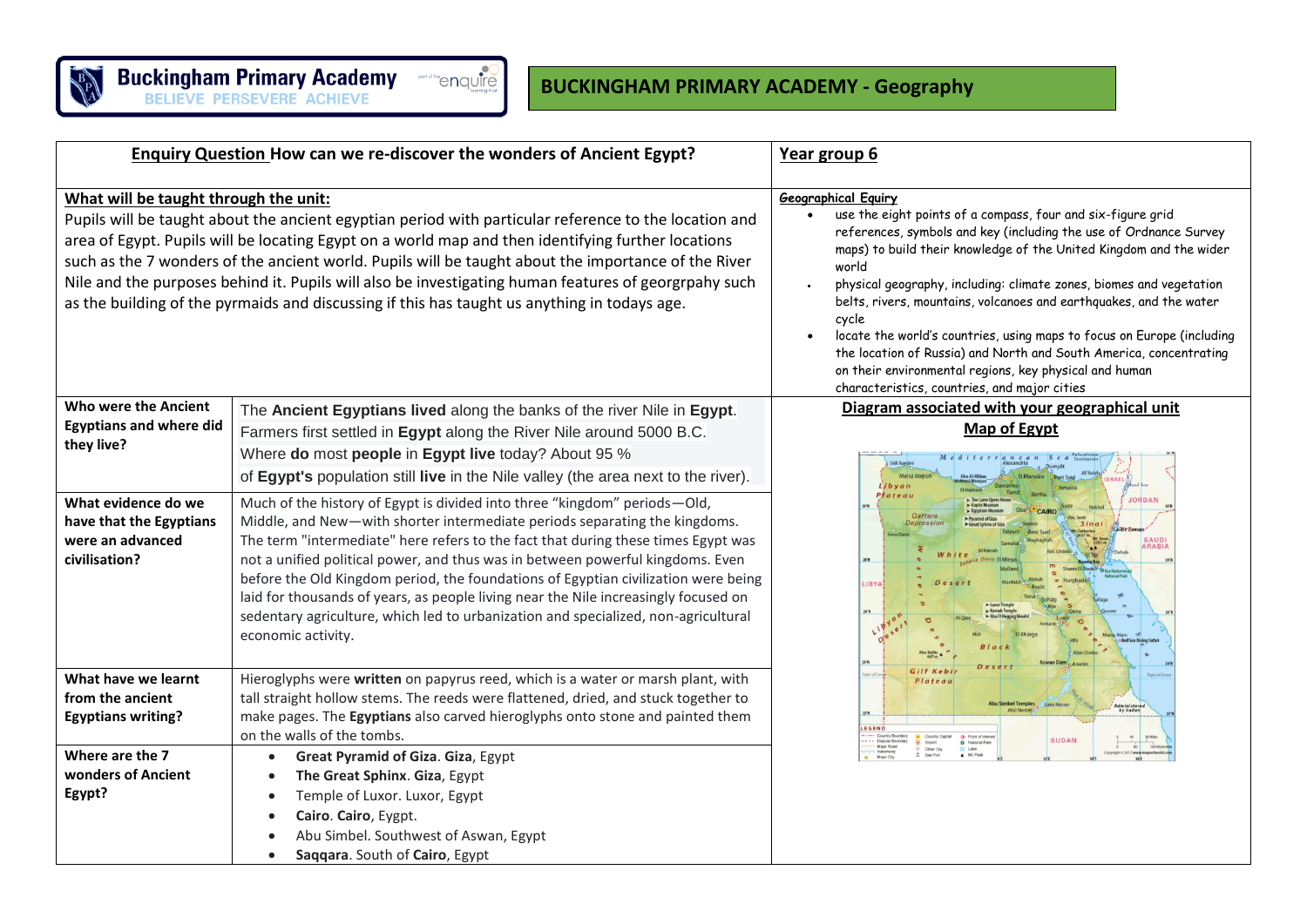|                          | Temple of Karnak. Al-Karnak, Egypt<br>$\bullet$                                       |
|--------------------------|---------------------------------------------------------------------------------------|
|                          | https://www.ancient.eu/The_Seven_Wonders/<br>$\bullet$                                |
| What can we learn from   | The pyramids are the stone tombs of Egypt's kings - the Pharaohs and one of the       |
| the way they built their | world's greatest historical mysteries. They have stood for thousands of years, filled |
| pyramids?                | with many hidden secrets: clues about what life (and death) was like in Ancient       |
|                          | Egypt.                                                                                |
|                          | Why did the Ancient Egyptians build pyramids?                                         |
|                          | The Egyptians believed that if the pharaoh's body could be mummified after death      |
|                          | the pharaoh would live forever. The tombs were designed to protect the buried         |
|                          | Pharaoh's body and his belongings.                                                    |
|                          | Where were they built?                                                                |
|                          | Most of the pyramids can be found on the western side of the Nile River, just into    |
|                          | the dry desert.                                                                       |
|                          | How does the dry desert help?                                                         |
|                          | The dry desert heat worked to keep the Pharaohs's body and his belongings from        |
|                          | decomposing and rotting away.                                                         |
|                          | Why did they build pyramids next to the Nile?                                         |
|                          | The reason they built the pyramids next to the Nile River was so it would be easier   |
|                          | to get the blocks to the pyramid. The stones could be bought nearer to the            |
|                          | pyramid building site by boat.                                                        |
|                          | What was is the name of the most famous pyramid?                                      |
|                          | The Great Pyramid is the largest and most famous of the pyramids. It was built for    |
|                          | the Pharaoh Khuf. It is over 140 metres high and took 20 years to build.              |
|                          | What guards the pyramids?                                                             |
|                          | The Sphinx stands in front of all the pyramids in Giza. It has the body of a lion and |
|                          | the head of a pharaoh.                                                                |
|                          |                                                                                       |
| Can you plan a journey   | A time zone is a region with a standard time throughout that is used for all social,  |
| to another part of the   | commercial and legal purposes within that region. The Earth is loosely divided into   |
| world that takes into    | 24 regions (time zones) separated by longitude.                                       |
| account time zones?      |                                                                                       |